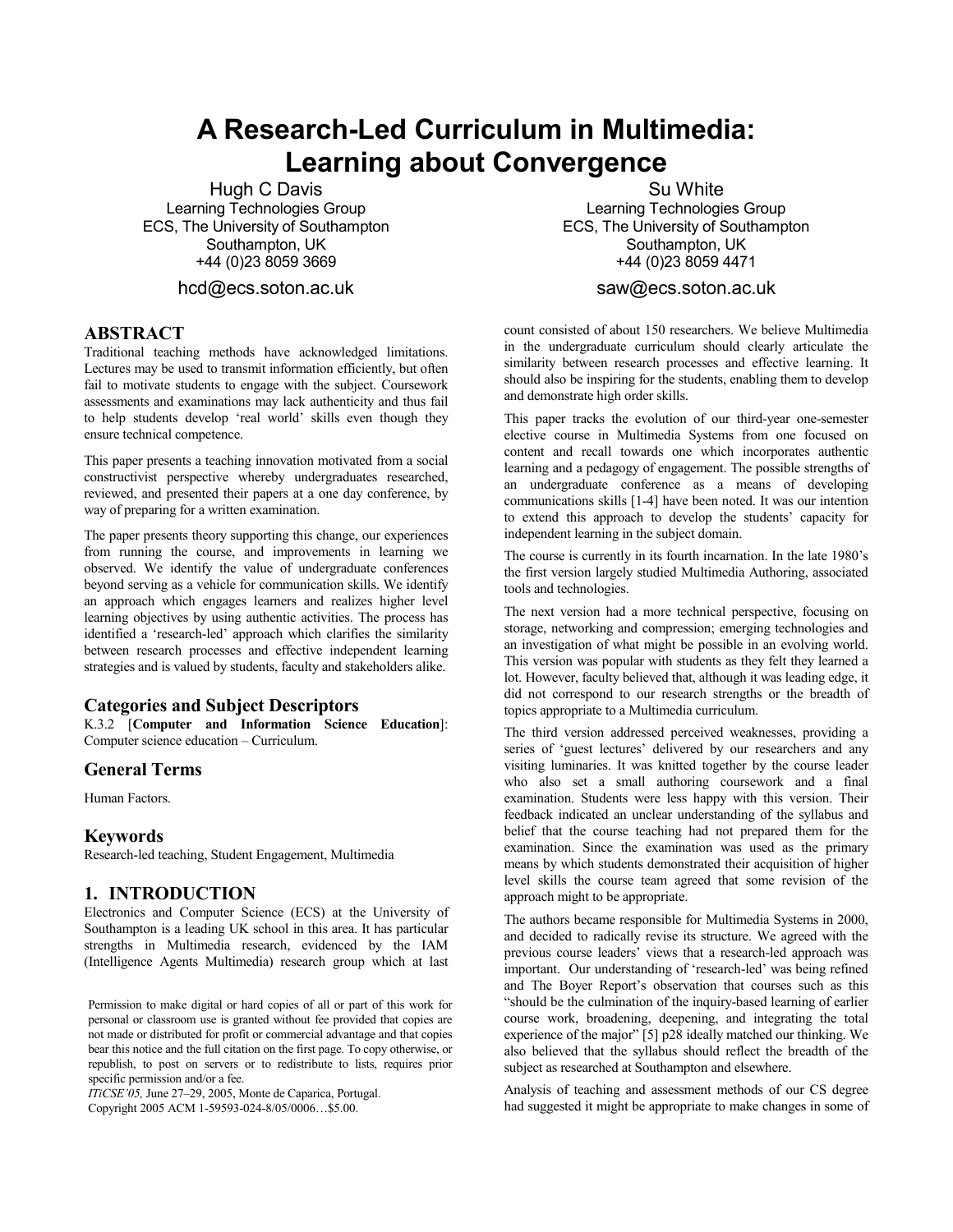our educational approaches; a recent survey had suggested that a significant percentage of coursework assessments could be characterized by *'I have taught you a concept – now write me a program to demonstrate that you understand this concept'*. We had become concerned that whilst we were graduating excellent technical computer scientists, some had less well developed 'real world' skills. This was not surprising given the observation that learners' understanding of the curriculum can be largely derived from their experience of the assessment [6]. The importance of developing and integrating academic, technical and intellectual skills and the imperative to incorporate them into the broader CS curriculum is well understood [7-9], and the authors, having some responsibility for the overall curriculum as well as for the design of this course, wished to make changes to address this wider goal.

In summary our objectives were to reduce the emphasis on the 'content' of the syllabus and emphasize the value of the processes of learning as undertaken by researchers. We began from the premise that the content of multimedia is largely determined by the convergence of existing technologies. Our students come to our Multimedia Systems course after two years of intensive study of existing technologies and are therefore already well-equipped to understand the content of Multimedia Systems.

Our faculty who contribute to this course as lecturers are all successful researchers and we were inviting our undergraduate students to perform tasks which reflected the ways in which researchers go about learning. In changing the tasks and assessments we were inviting students to model their learning on the common behaviors of successful academics.

We wanted a course which would be motivational and good fun, since we understood that our computer science students might be uncomfortable with collaboration, discussion, writing, and peer review, and that workloads and pressure to achieve high marks in the final year can be intense. Study activities were to be more interactive than is common across the rest of our degree, students would be given a structured introduction to the processes of research through an entire life cycle of identifying, researching and writing, reviewing, revising and presenting. It was important that the tasks should be 'authentic' [10] and 'situated' [11] in contexts that students might recognize in their future work or educational careers.

We realize that few students could conduct real research in such a limited timescale. However their tasks reflected the processes which researchers undertake and would be sufficient to demonstrate attainment of Bloom's [12] higher level skills of design, evaluation and synthesis. From the perspective of Biggs' SOLO Taxonomy the curriculum objectives fall into the qualitative range of relational and extended abstract and the outcome from a both the students' and the teachers' perspectives was intended to be what Biggs would describe as an 'aligned curriculum' [13]. The coursework component of the course would be changed; three courseworks would be introduced, evaluating stages in the research paper life cycle. An open booklet examination would be used to evaluate learning, with the change in mode designed to defuse anxiety generated by the change of focus from content to process.

# **2. THE INTERVENTION**

In this section we describe the course process in some detail, as summarized in Table 1, Section three discusses and evaluates the

results of our intervention and in the conclusions we examine the extent to which our objectives have been met.

Since 2000, student participation in the Multimedia Systems has been preparation for participation in a one day student research conference. Undergraduate conferences are not new although there are only a few examples in which all students on a given course prepare for a full conference. It is common practice in CS to assess capstone courses by poster sessions see for example [14]. As noted above, conferences have been used in the CS curriculum to address communication skills.

Our model differs in that learning is also assessed via an open booklet examination which covers the whole spectrum of multimedia topics. The conference is held one week before the examinations begin. Students work independently preparing for the conference and also for their final examination.

The course is one semester long and weighted as one twelfth of an annual student workload. It has two timetabled lectures each week, and since it is also studied by part-time students, lectures occur consecutively on the same day. We are aware that 'talking at' students for almost two hours does not support student attention, concentration or learning, so we incorporated a variety of tasks and activities into our course design.

In the first week of term the students are given an overview of the breath of multimedia within the confines of this course. They are given examples of good paper titles and abstracts written by previous students. Small group work enables students to explore possible topic areas. They have two weeks to choose a subject area and to select the sort of paper they will write. They are encouraged work collaboratively on early research, and to submit information of topics and sources to our student wiki. However it is emphasized that the final paper must be all their own work. Suggested paper types include

- Review (explain the requirements and specifications of a recent technology (e.g. Bluetooth) and evaluate current implementations);
- Experiences (e.g. using leading edge software, equipment, protocols etc);
- Research issues (e.g. what research issues are being addressed by the e-learning community?);
- Overview (review and evaluate current and emerging technologies and research (e.g. in Medical Imaging);
- Comparison (e.g. Compare DivX with WMV);
- Social Implications (e.g. How does the literature suggest the world will change as computers become pervasive).

They are given support to produce their proposals. There is an emphasis on producing proposals that will enable them to write papers demonstrating evaluative and analytic skills rather than producing (or re-producing) factual technical reports. Students receive immediate feedback on the suitability of their proposals, maybe suggesting changes that will help them to produce better papers.

They have four weeks to research and produce their first draft. During this period we split our lectures into two streams – the first lecture/activity will be (just in time) about process– how to research for a paper, how to write a paper, how to review a paper etc., and the second is a seminar series given by guest lectures, and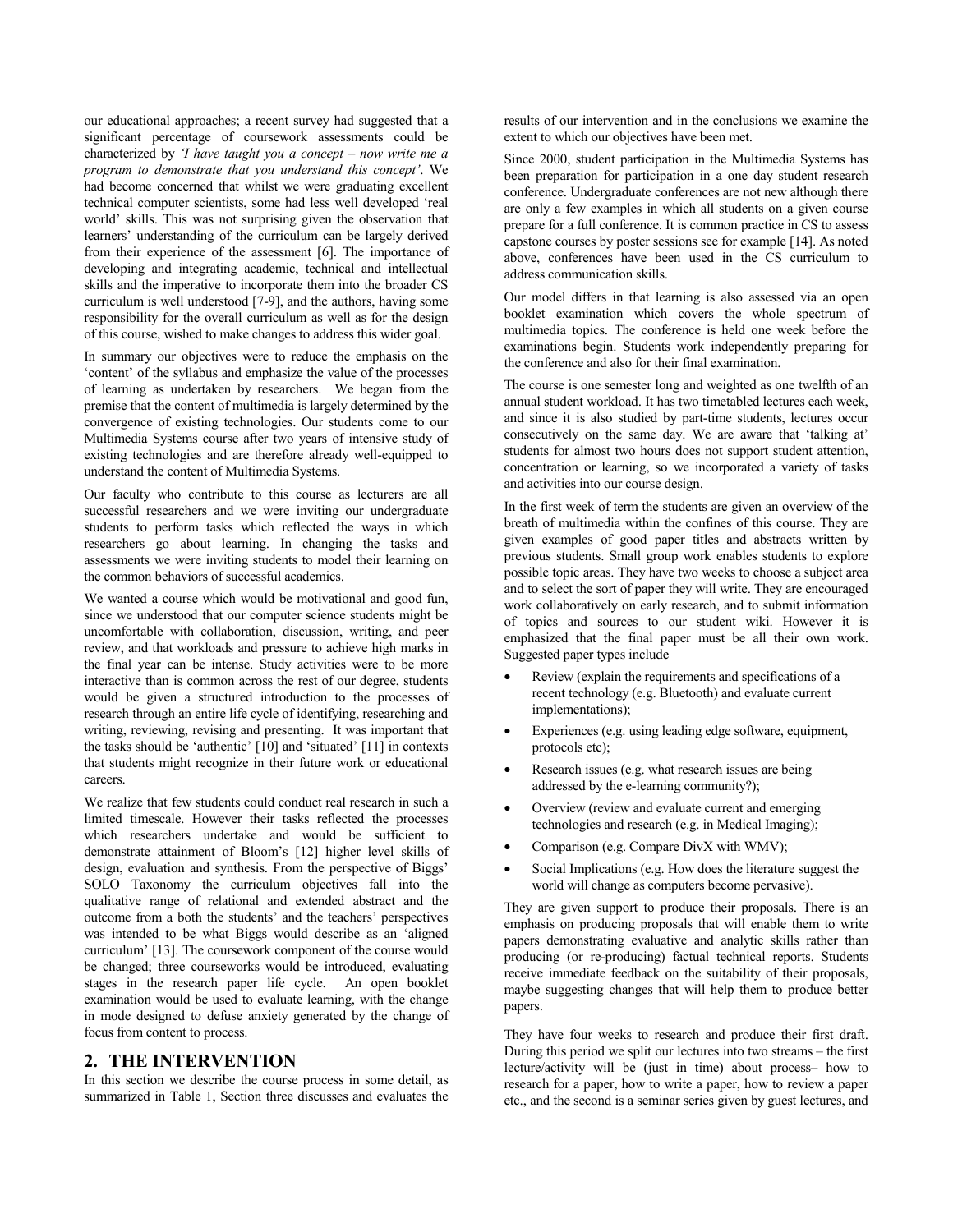the titles of the guest lectures in the most recent course can be seen in Table 1.

At the same time as this we invite the students to form a Conference Committee who will hold regular meetings to organize the conference day and the programme, as well as seeking sponsorship and outside participation.



**Figure 1: A Student Explains his Poster to a Visitor** 

Once the papers have to be received they are immediately allocated anonymously to reviewers (each paper gets five reviews and each student carries out five reviews). Authors can indicate whether they would wish to present their paper as a 'full paper', as a poster or as a poster/demo at the conference. Two weeks later the students have completed their reviews, and the conference committee uses the information to organize a program, allocating parallel presentation sessions and identifying those they would like to see as posters and demos.

Meanwhile the anonymous reviews are returned to the authors who have one week in which to make any final revisions before the paper (now with their name) is placed on the conference web site in time for the Christmas Vacation. The conference, held on the first Saturday of the new term, is opened and closed by invited keynote speakers. Two parallel sessions of paper presentations are

broken by poster/demo sessions. A typical programme can be seen by visiting:

http://mms.ecs.soton.ac.uk/mms2002/.

The Conference Committee run the day, inviting volunteers from the second year to help with the organization of registration, meals etc. The day finishes with a sponsored best paper/poster prizegiving at a drinks and snacks reception.



**Figure 2: Brian Holloway from IBM Presenting the Best Paper Prize** 

The examination period begins shortly after the conference. We work hard to communicate to the students how we expect them to learn from the conference, and the first question in the examination is a structured trip report. Students are allowed to take a short set of notes into the examination. Overall marks for the course are derived 50% from the examination, 30% from our marks for the paper, 10% from their contribution to the reviewing process and 10% from their paper presentation at the conference

Clearly the process is highly time sensitive. Students must submit on time and staff must organize allocations and feedback on time if the system is to work. There is no room in this timetable for slippage and in cases where students have genuine reasons for lateness staff may need to organize special reviews in order to get them back on schedule.

| Week  | <b>Deadlines</b>                                 | Feedback                           | Lecture 1 (Process)                 | Lecture 2 (Guest)                |
|-------|--------------------------------------------------|------------------------------------|-------------------------------------|----------------------------------|
|       |                                                  |                                    | Overview of the Multimedia Domain   | How to write a Proposal          |
| 2     |                                                  |                                    | Proposal surgery (Wiki and Hand-in) | 1st Conference Committee meeting |
| 3     | Submit Proposal                                  | Proposal Feedback                  | What is a conference?               | "Ubiquitous Computing"           |
|       |                                                  |                                    | Researching and Critical Writing    | "Digital Audio Broadcasting"     |
| 5     |                                                  |                                    | How to Write a Paper                | "Information Triage"             |
| 6     |                                                  |                                    | Paper surgery                       | "Augmented and Virtual Reality"  |
|       | Submit Paper                                     | <b>Review Allocation</b>           | How to Review a Paper               | "Learning Technologies"          |
| 8     |                                                  |                                    | Making revisions/Marking guidelines | "Multimedia and Networking"      |
| 9     | <b>Submit Paper Reviews</b>                      | Return reviews                     | No Lecture                          | No Lecture                       |
| 10    | Submit final version of<br>Paper for End of Term | Committee decisions<br>made public | How to Present at a Conference      | "Content-Based Retrieval"        |
|       |                                                  | <b>Xmas Vacation</b>               |                                     |                                  |
| 11    | Saturday: Conference                             |                                    | Reflections Session - Exam Prep.    | Poster and Presentation Surgery  |
| 12    |                                                  |                                    | Reflections Session-Exam Prep.      |                                  |
| 13/14 | <b>Examination Weeks</b>                         |                                    |                                     |                                  |

**Table 1: Semester Timetable for the Multimedia Systems course**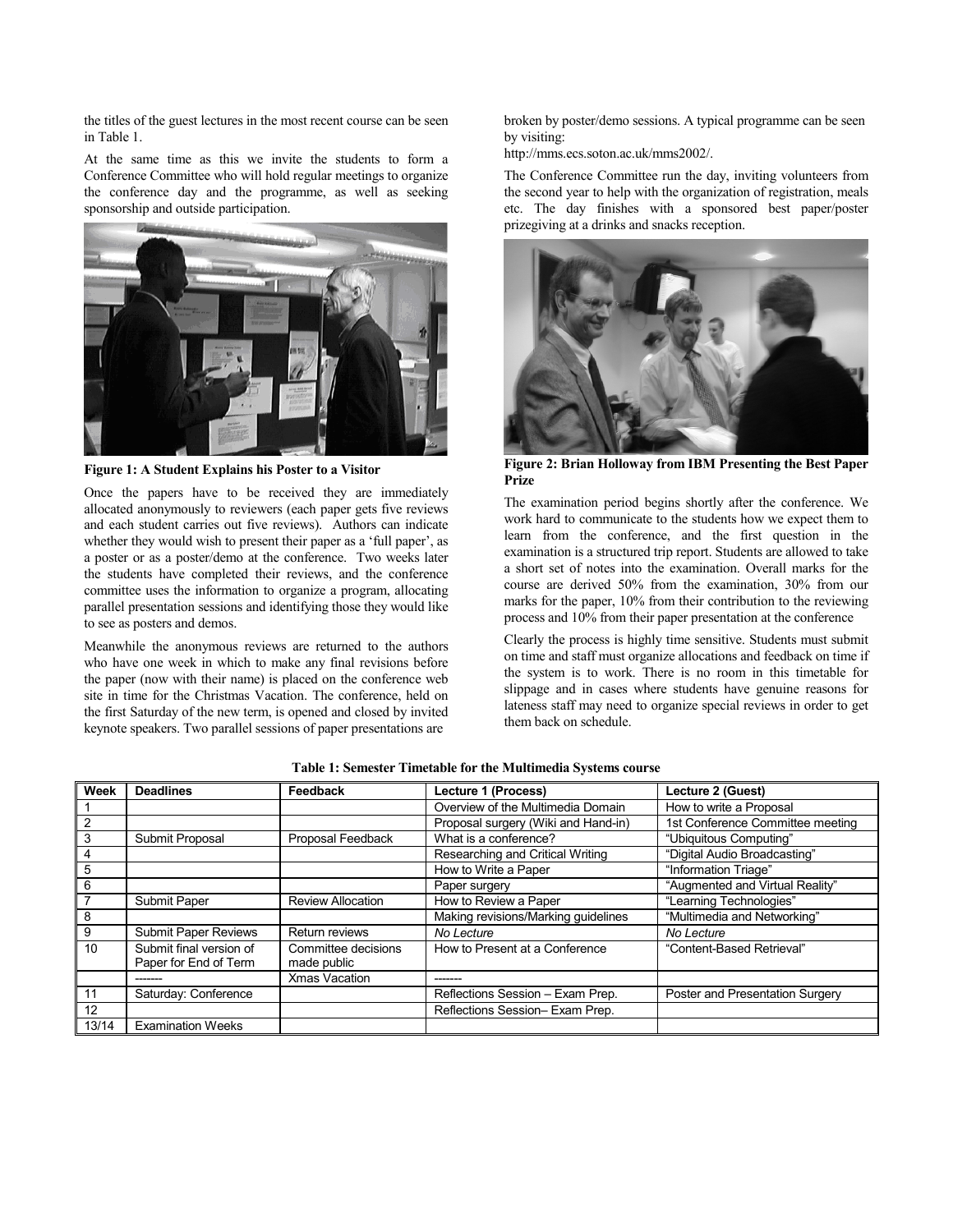# **3. THE RESULT AND EVALUATION**

In general the course has achieved its objectives. The students achieve high standards and have been pleased by their learning, the staff are satisfied that we assess a wider range of skills than previously, and generally the university and employers are positive about this instantiation of research-led learning. Finally the conference has resulted in a constructive experience for everyone involved.

Along the way we have learned a number of lessons, and seen a diverse range of reactions to the course. In this section we examine these experiences from the perspectives of all involved. .

#### **3.1 The Student Perspective**

We have conducted the usual post course student surveys, and averages are very much in line with those of other courses the authors have run, but it is interesting is that the standard deviation is wider. Many students were delighted with the course, but a small number were very unhappy. Things that please the students about the course include:

- The experience of the conference itself (mentioned by the majority of students);
- The self guided, open ended nature of the research;
- The feeling that their learning was authentic;
- The teaching they receive on how to research, write papers, review papers, present etc. Although they receive other guidance on these things, the teaching is perfectly situated, answering their needs at the time that they identify them;
- The opportunity to do an extremely good literature survey for their final year individual project;
- The involvement of outsiders in the conference.

On the other hand most students comment on the very high workload on this course (on average they estimate that they dedicate about 40% more time to this module than others), and this workload is at a time when they have some other very important deadlines. Many students feel that the workload would be more reasonable if there was no final examination. We have resisted this change so far, as we do believe that it is the act of preparing for the examination that gives students the motivation they need to focus on learning from the conference and to integrate the diverse skills they are acquiring through the course.

Looking at the comments of the small but important number of students who score this course badly, we see that the main cause is that the students do not believe in or engage with this method of learning; recurring comments showed:

- A belief that the course team were being lazy or abandoning our duty by not presenting content laden lectures;
- A view that we were wasting their time by giving them guest lectures from leading researchers when it was not clear that the content was examinable;
- A belief that they would not learn anything useful by this method; "This is not really learning";
- A worry about the examination. Without a formal tick list syllabus of content to learn, how could they prepare themselves for the examination?
- A worry about peer evaluation. In spite of the fact that we assure the students that we actually mark their final papers ourselves, some students were unhappy about the value or appropriateness of the peer evaluation of their initial papers.

• Although we do everything we can to diffuse such thinking, and to help them understand the value of different forms of learning, there are always some who disagree.

#### **3.2 The Course Team Perspective**

We have observed that there are two aspects of this course that our students often find difficult.

First, we ask the students to propose to write a paper that will demonstrate analysis and critical evaluation. Their initial understanding of the leading edge of research in Multimedia may be fairly limited, so we spend a lot of effort trying to guide them away from looking at magazine reviews of technologies and steering them towards suitable research publications. Until they have read some papers they are not clear how they will demonstrate analysis and critical evaluation. This is hard for them because it differs from their usual experience of being asked to write a program or a factual technical report; the students hear what we are asking them but are not sure how to do it. As a result they tend to gravitate towards proposals for 'Social Issues' papers. We use individual feedback on proposals to guide the majority towards more technically analytical approaches to their research. Happily, once involved in research most students understand what is required. A small number of students do not read the suggested literature or choose not to revise their papers after peer review; we always end up with a few papers where critical evaluation is not based on any evidence or references to the literature, typically characterized by ungrounded assertions "What I think is…".

A second difficulty for many students is how to constructively and critically reviewing their peers' papers. Peer-review is an important part of our teaching process. Other authors e.g. [15] have commented on the importance of peer-review in helping students to understand and improve the shortcomings in their own work. We dedicate time to show what is expected and give examples of useful reviews, but in spite of this guidance some students find that, having written a good précis of the paper they have read, they are unable to articulate any objective evaluation beyond "this paper is good/bad/boring". Making constructive criticism is indeed a very high level skill, so it is not surprising that the students find it difficult, but this is all the more reason to persevere with attempting to help them to learn this skill. Having said that, the quality of some of the reviews we see is outstanding.

From the teaching team's point of view this course was a significant extra effort, and a particular difficulty for us is to find ways of expressing exam questions which will enable students to demonstrate what they have learned from the course and the conference; questions which are too specific may be unfair on students who have concentrated their effort elsewhere, whereas questions that are too open-ended may solicit wooly, unstructured answers. We believe we have improved on this each year, but do not yet have the perfect solution.

## **3.3 The Stakeholder Perspective**

Industry and potential employers have been very supportive, regularly providing both sponsorship money and people to spend their Saturdays engaging with our students' work. Business and industrial sponsors have often commented on the value they place non technical lead to this course and how pleased they are to help us make this course successful. Students have observed that participation, particularly if they have been part of the conference committee, has been a plus point on their CVs. Maybe co